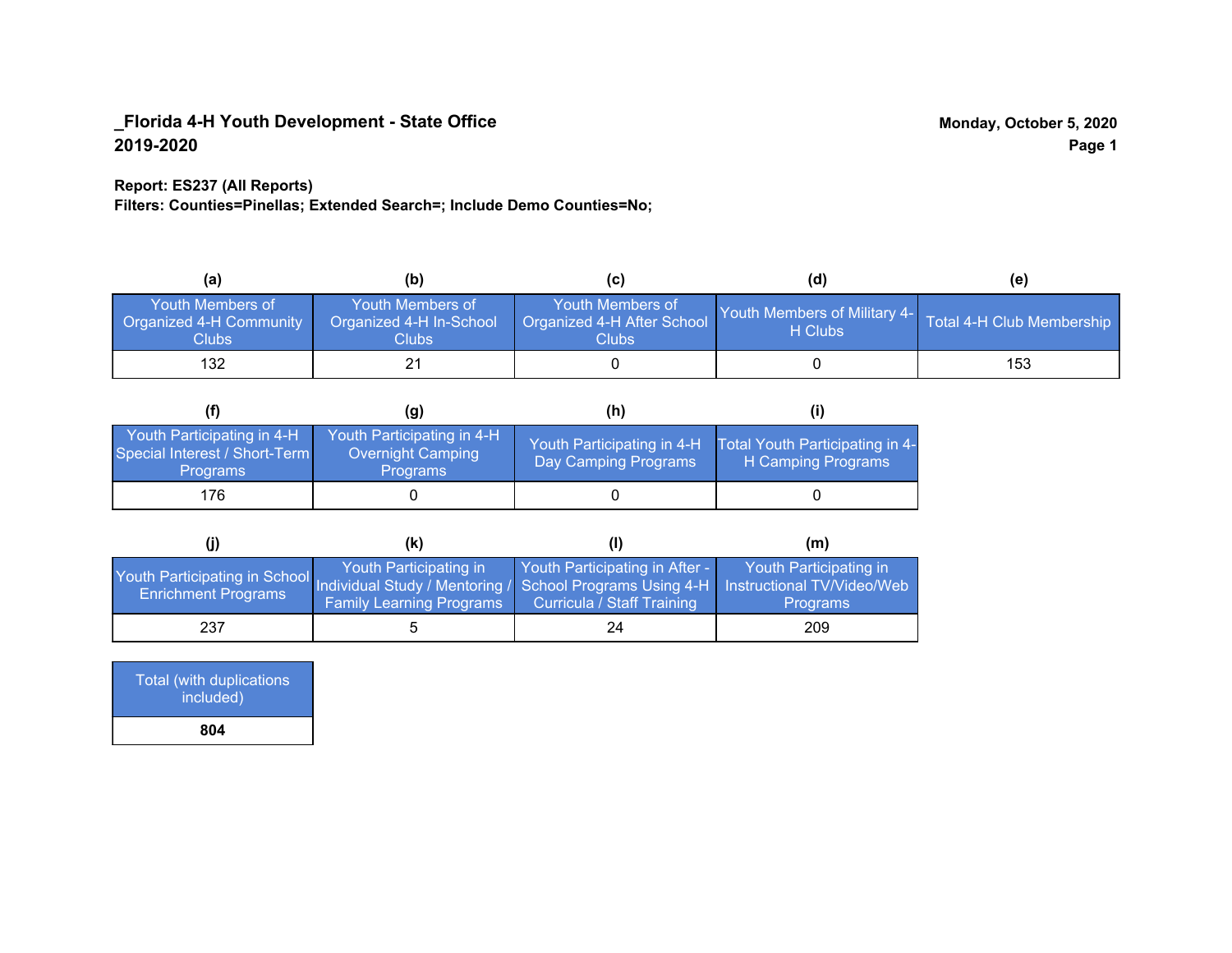**Report: ES237 (All Reports)**

**Filters: Counties=Pinellas; Extended Search=; Include Demo Counties=No;**

## **School Grade (duplications eliminated)**

| Kinder | 1st | 2nd' | 3rd      | 4th | 5th | 6th/ | 7 <sup>th</sup> | 8th | 9th | 10 <sub>th</sub> | $\vert$ 11th |  | 12th Post HS Not in School Special | Total |
|--------|-----|------|----------|-----|-----|------|-----------------|-----|-----|------------------|--------------|--|------------------------------------|-------|
|        | 14  |      | วว<br>ບບ | 122 | 109 | 113  | 112             | 76  | 42  | 49               | ററ<br>∠∠     |  |                                    | 729   |

## **Gender of 4-H Youth Participants (duplications eliminated)**

| Male | Female | Total |
|------|--------|-------|
| 292  | 437    | 729   |

# **Place of Residence of 4-H Youth Participants (duplications eliminated)**

| l Farm | Towns of under 10,000 and<br>rural non-farm | Towns and cities (10,000-<br>50,000), and their suburbs | Suburbs of cities of over<br>50,000 | Central cities of over 50,000 | Total |
|--------|---------------------------------------------|---------------------------------------------------------|-------------------------------------|-------------------------------|-------|
|        | 145                                         | 296                                                     | 156                                 | 132                           | 729   |

## **Total 4-H Youth Participants (duplications eliminated)**

**Total** 

**<sup>729</sup> Note: The four totals on this page should all match.**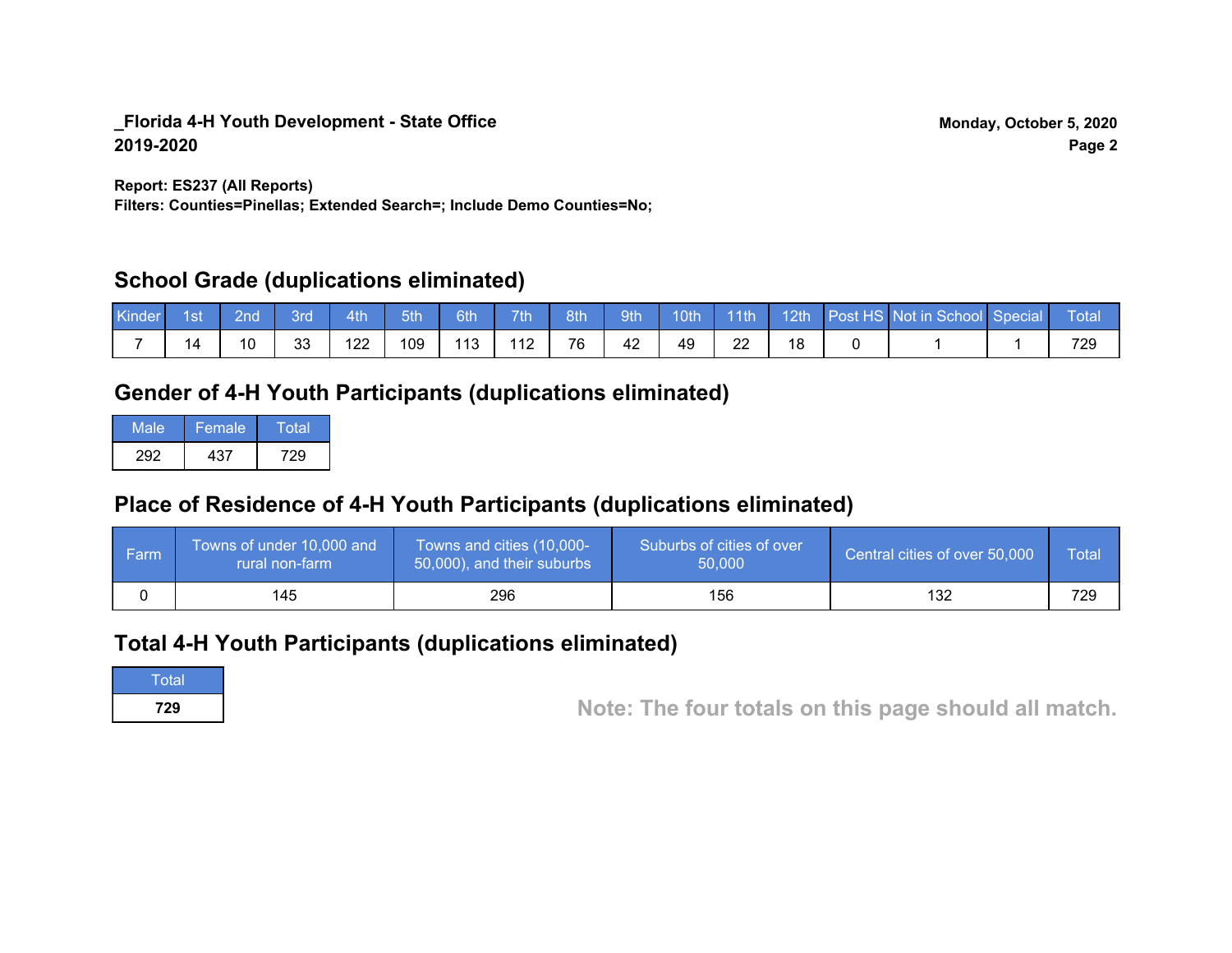**Report: ES237 (All Reports)**

**Filters: Counties=Pinellas; Extended Search=; Include Demo Counties=No;**

| <b>ETHNICITY</b>          | <b>TOTAL YOUTH</b> |
|---------------------------|--------------------|
| <b>Hispanic or Latino</b> | 373                |
| Not Hispanic or Latino    | 356                |

Directions: Type in the appropriate numbers for your project. Ethnicity is separate from race. YOu should indicate an ethnicity category for each participant and all racial categories that apply to each participant (i.e. a participant of more than one race would be recorded in each applicable racial category). Ideally, your total participants should equal the total of numbers in your ethicity section. Totals of racial categories will be equal to or greater than your total participants if they all report racial information.

4-H Youth Participants: Any youth taking part in programs provided as a result of action by extension personnel (professional. Paraprofessional. And volunteer). This includes youth participation in programs conducted through 1862, 1890, and 1994 land-grant universities, EFNEP, urban gardening, and other programs that may not actually use the 4-H name and emblem with participants.

| <b>RACE</b>                               | <b>TOTAL YOUTH</b> |
|-------------------------------------------|--------------------|
| American Indian or Alaskan Native         | 1                  |
| Asian                                     | 4                  |
| <b>Black or African American</b>          | 53                 |
| Native Hawaiian or other Pacific Islander | O                  |
| White                                     | 316                |
| Youth Indicating More Than One Race       | 344                |
| <b>Undetermined</b>                       | 11                 |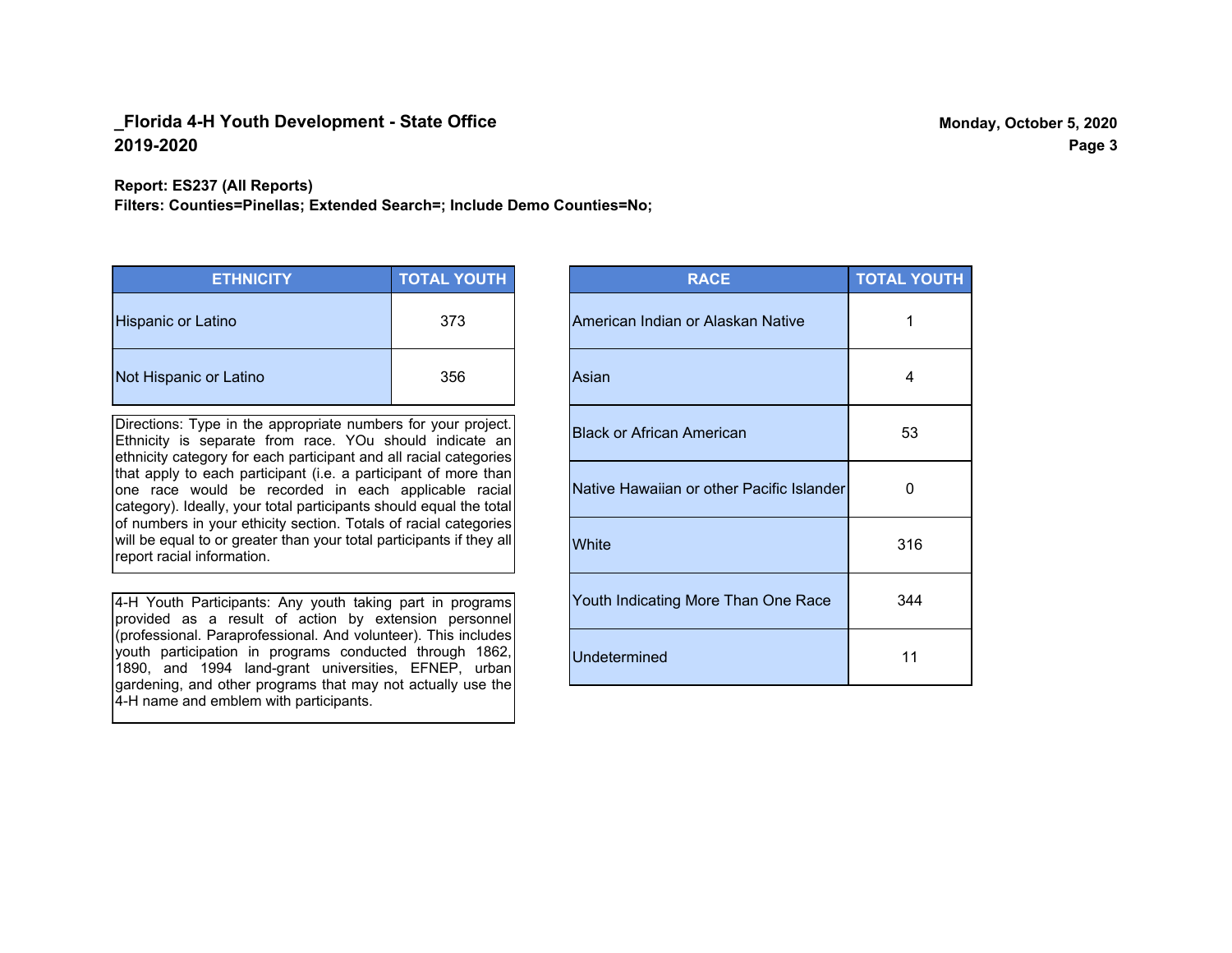**Report: ES237 (All Reports)**

**Filters: Counties=Pinellas; Extended Search=; Include Demo Counties=No;**

| Total Number of<br><b>Adult Volunteers</b> | <b>Total Number of</b><br><b>Youth Volunteers</b> | Total |
|--------------------------------------------|---------------------------------------------------|-------|
| 61                                         | 31                                                |       |

Adult Volunteer: Unpaid support for the 4-H program by an individual beyond high school age.

Youth Volunteer: Unpaid support for the 4-H program by a person who has not yet graduated from high school.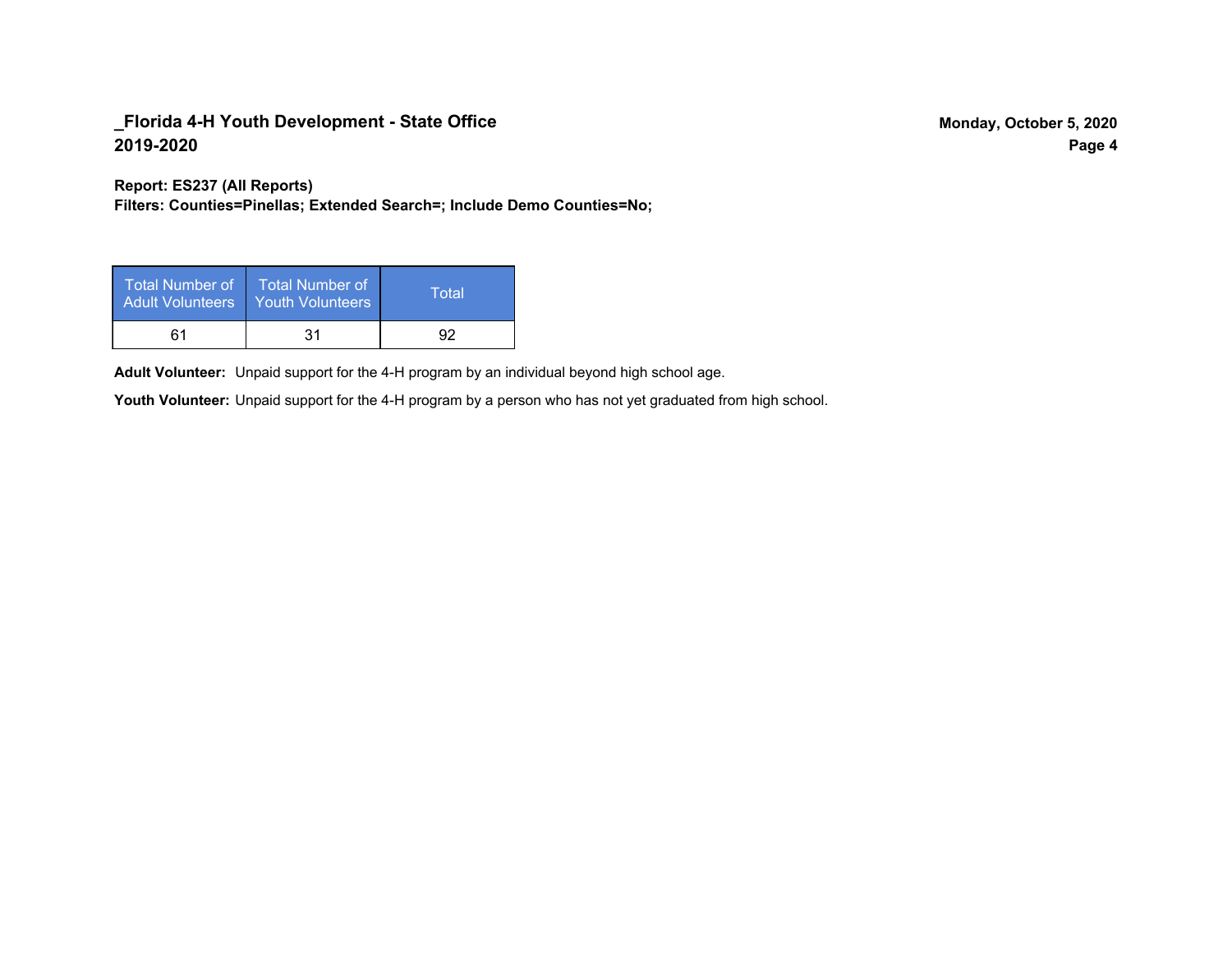4

## **Filters: Counties=Pinellas; Extended Search=; Include Demo Counties=No; Report: ES237 (All Reports)**

## **Ag in the Classroom**

| : Agriculture Awareness                   |  |
|-------------------------------------------|--|
| School Enrichment - Agriculture Awareness |  |
| School Enrichment - Pizza Garden          |  |

#### **Animals**

| (4-H Cloverbuds- ANIMALS & PETS)-retired project | 0              |
|--------------------------------------------------|----------------|
| (CAGED BIRDS) Retired Project                    | 0              |
| (GOATS) Retired Project                          | 0              |
| (GOATS-Pygmy) Retired Project                    | 0              |
| (HORSE-Advanced Horsemanship) Retired Project    | 0              |
| (HORSE - Horsemanship Science) Retired Project   | 0              |
| (LLAMAS AND ALPACAS)-retired project             | 0              |
| (POCKET PETS) Retired Project                    | 0              |
| <b>ANIMAL SCIENCES</b>                           | 0              |
| <b>BEEF</b>                                      | 0              |
| <b>CATS</b>                                      | $\overline{2}$ |
| <b>DAIRY CATTLE</b>                              | 0              |
| <b>DOGS</b>                                      | 9              |
| GOATS (Dairy)                                    | 0              |
| GOATS (Meat)                                     | 0              |
| <b>HORSE</b>                                     | 41             |
| <b>HORSE</b> (Horseless Horse)                   | 1              |
| <b>PETS</b>                                      | 2              |
| <b>POULTRY</b>                                   | $\overline{2}$ |
| <b>RABBITS</b>                                   | 5              |
| <b>SHEEP</b>                                     | 0              |
| <b>SWINE</b>                                     | 0              |
|                                                  | 62             |

## **Biological Sciences**

| (4-H Cloverbuds-SCIENCE & TECHNOLOGY) Retired Project | 0        |
|-------------------------------------------------------|----------|
| (Marine/Aquatic-AQUARIUMS) Retired Project            | $\Omega$ |
| (Marine/Aquatic- WETLANDS) Retired Project            | $\Omega$ |
| (Sciences-WINGS) Retired Project                      | 0        |
| (Wildlife - Bats) Retired Project                     | $\Omega$ |
| (Wildlife - Butterflies- WINGS) Retired Project       | $\Omega$ |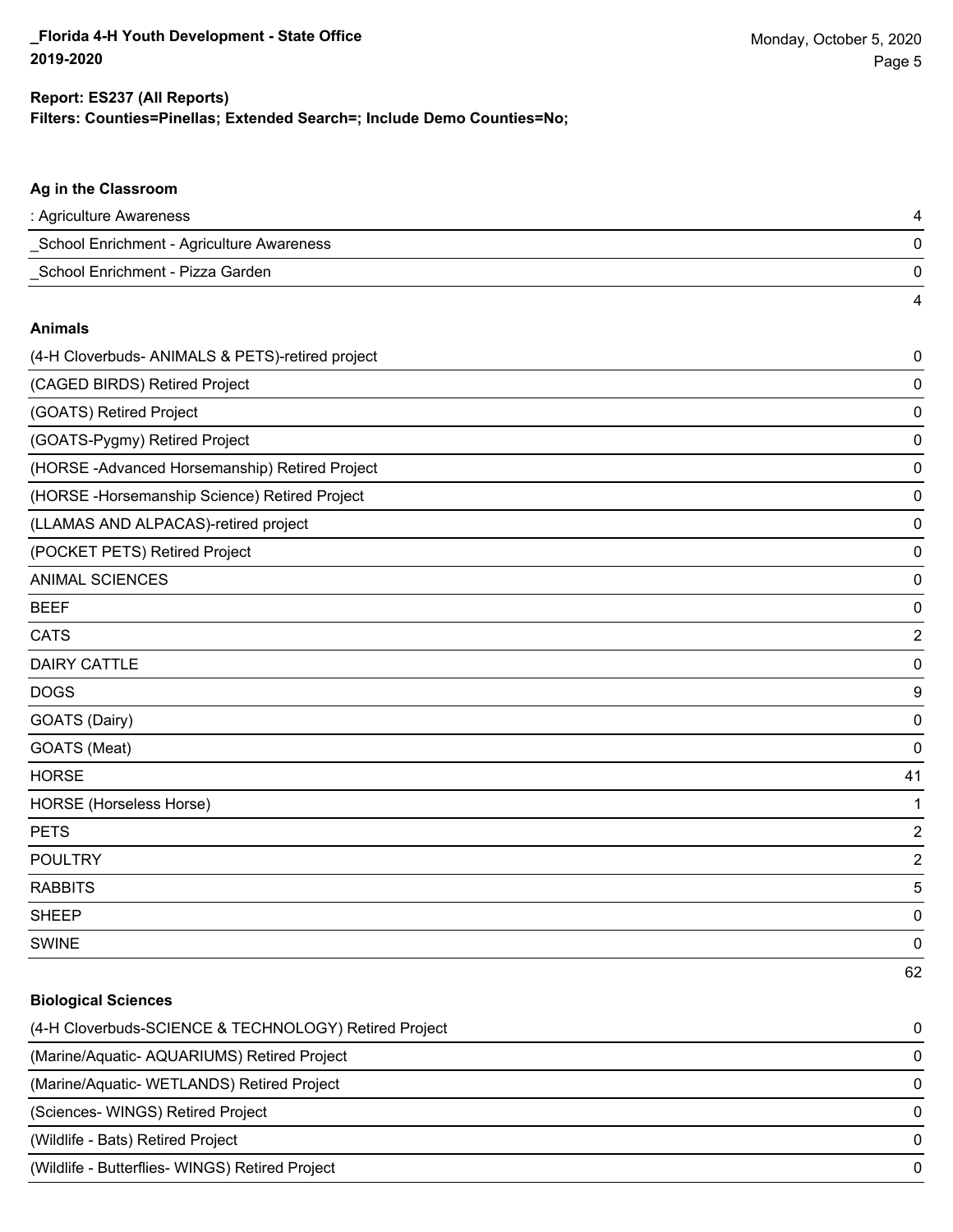### **Report: ES237 (All Reports)**

**Filters: Counties=Pinellas; Extended Search=; Include Demo Counties=No;**

| (Wildlife- BLUEBIRDS) Retired Project                     | $\pmb{0}$               |
|-----------------------------------------------------------|-------------------------|
| : ABCs of ENTOMOLOGY                                      | $\mathbf 0$             |
| : Entomology-Apiary/Beekeeping                            | $\mathbf 0$             |
| : Meat Sciences                                           | $\mathbf 0$             |
| : Natural Sciences                                        | 84                      |
| School Enrichment - Embryology                            | $\mathbf 0$             |
| School Enrichment- Natural Sciences                       | $\mathbf 0$             |
| INSECTS (ENTOMOLOGY)                                      | 6                       |
| MARINE SCIENCE AND AQUATIC SCIENCES                       | $\overline{\mathbf{4}}$ |
| <b>SCIENCE DISCOVERY</b>                                  | 29                      |
| <b>VETERINARY SCIENCE</b>                                 | 76                      |
|                                                           | 199                     |
| <b>Civic Engagement</b>                                   |                         |
| (4-H Cloverbuds- CITIZENSHIP)-retired project             | 0                       |
| (Citizenship-INTERGENERATIONAL) Retired Project           | $\mathbf 0$             |
| <b>CITIZENSHIP</b>                                        | $\mathbf 0$             |
| CITIZENSHIP-COMMUNITY SERVICE                             | 3                       |
| CULTURAL AND GLOBAL EDUCATION                             | 94                      |
|                                                           | 97                      |
| <b>Communications and Expressive Arts</b>                 |                         |
| (4-H Cloverbuds- COMMUNICATIONS) Retired Project          | 0                       |
| (4-H Cloverbuds- VISUAL-LEISURE ARTS) Retired Project     | 0                       |
| (FILMMAKING) Retired Project                              | $\mathbf 0$             |
| (LEISURE ARTS- Arts & Crafts) Retired Project             | 0                       |
| (Leisure Arts- COLLECTIBLES) Retired Project              | $\mathbf 0$             |
| (PHOTOGRAPHY) Retired Project                             | $\pmb{0}$               |
| (PUBLIC SPEAKING) Retired Project                         | $\pmb{0}$               |
| (VISUAL ARTS) Retired Project                             | $\pmb{0}$               |
| School Enrichment - 4-H Tropicana Public Speaking Program | $\mathbf 0$             |
| COMMUNICATIONS AND PUBLIC SPEAKING                        | 1                       |
| <b>EXPRESSIVE ARTS</b>                                    | 1                       |
| <b>VISUAL ARTS</b>                                        | 22                      |
|                                                           | 24                      |
| <b>Community / Volunteer Service</b>                      |                         |

(Citizenship-PUBLIC ADVENTURES) Retired Project 0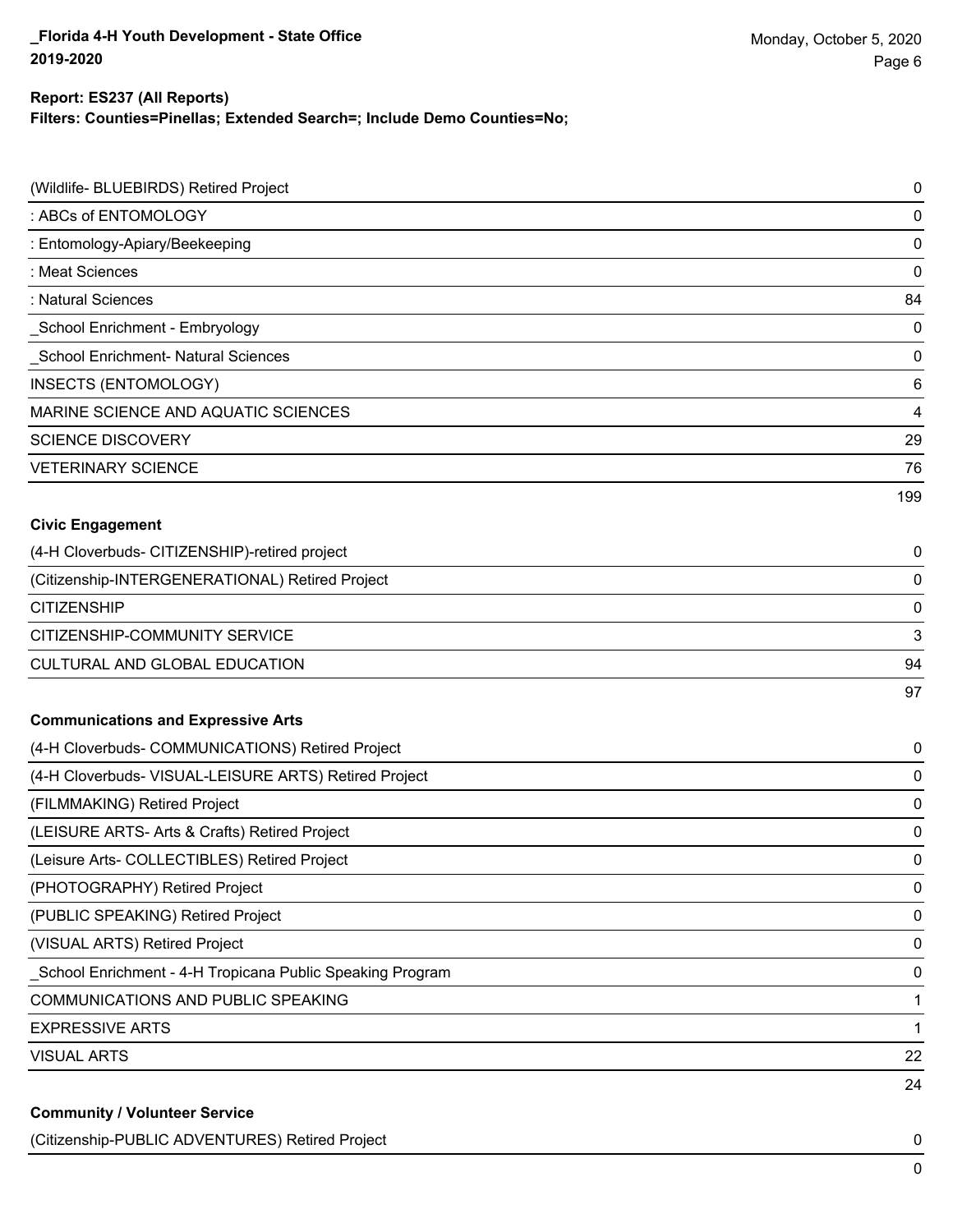**Consumer and Family Science**

## **Filters: Counties=Pinellas; Extended Search=; Include Demo Counties=No; Report: ES237 (All Reports)**

| (4-H Cloverbuds- CLOTHING) Retired project                   | 0   |
|--------------------------------------------------------------|-----|
| (CHILD DEVELOPMENT Babysitting) Retired Project              | 0   |
| (Clothing - SELECTION) Retired Project                       | 0   |
| (Clothing - SEWING) Retired Project                          | 0   |
| (Clothing-Sewing- QUILTING) Retired Project                  | 0   |
| (CONSUMER EDUCATION AND SHOPPING) Retired Project            | 0   |
| (Human Development - Talking with TJ) Retired Project        | 0   |
| (HUMAN DEVELOPMENT) Retired Project                          | 0   |
| (Human Development-CHOICES) Retired Project                  | 0   |
| (Money Management -FINANCIAL CHAMPIONS) Retired Project      | 0   |
| : Consumer Choices Event                                     | 0   |
| 4-H CLOVERBUDS                                               | 27  |
| Animal Science- ALL ABOUT ANIMALS                            | 0   |
| Animal Sciences- LIVESTOCK JUDGING                           | 0   |
| Animals-PETS/SMALL ANIMALS                                   | 0   |
| CHILD DEVELOPMENT & CHILD CARE                               | 0   |
| Citizenship-SERVICE LEARNING                                 | 0   |
| <b>CLOTHING &amp; SEWING</b>                                 | 3   |
| <b>Exploring Farm Animals</b>                                | 0   |
| Hog-n-Ham Project                                            | 0   |
| Marine Science                                               | 0   |
| MONEY MANAGEMENT                                             | 0   |
| Performing Arts-DANCE/MOVEMENT                               | 0   |
| Pet Pals                                                     | 0   |
| Plant Pals, K-3 (5-8 yrs)                                    | 0   |
| test                                                         | 0   |
| Wildlife - Birds                                             | 0   |
|                                                              | 30  |
| <b>Environmental Education / Earth Sciences</b>              |     |
| (4-H Cloverbuds- ENVIRONMENT-Earth Sciences) Retired Project | 1   |
| : Recycling                                                  | 84  |
| : Water Education                                            | 206 |
| School Enrichment - Project Learning Tree                    | 0   |
| School Enrichment- Environmental Sciences                    | 0   |
| <b>EARTH SCIENCES</b>                                        | 7   |
|                                                              |     |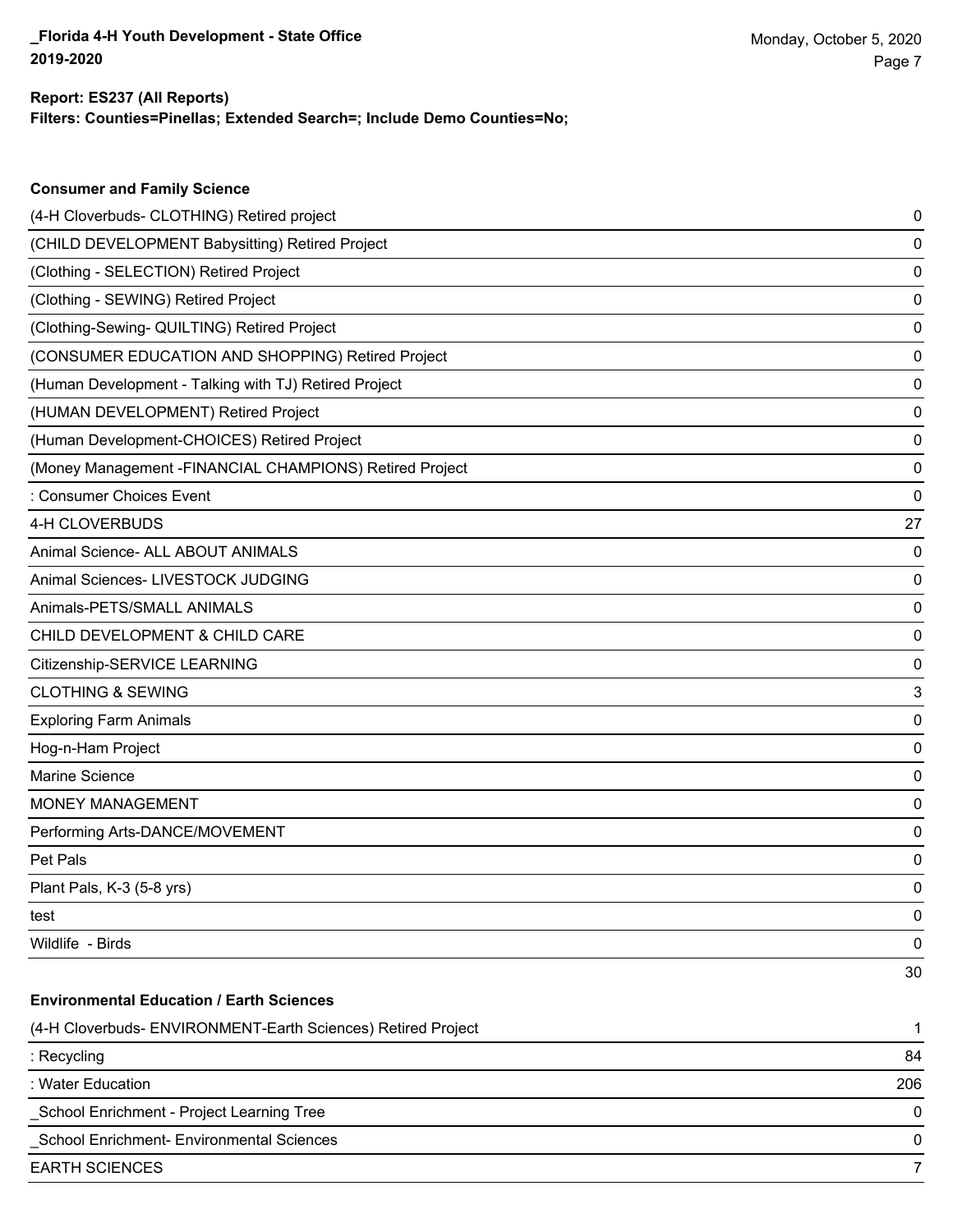**Filters: Counties=Pinellas; Extended Search=; Include Demo Counties=No;**

| <b>ENERGY</b>            | 122            |
|--------------------------|----------------|
| ENVIRONMENTAL SCIENCES   | 85             |
| FORESTRY                 | 8              |
| <b>OUTDOOR EDUCATION</b> | 4              |
| SOIL AND WATER SCIENCES  | $\overline{0}$ |
| <b>SPORTFISHING</b>      | 1              |
| SS - SHOOTING SPORTS     | $\overline{2}$ |
| <b>SS-ARCHERY</b>        | 25             |
| SS-HUNTING 10y/o         | $\overline{0}$ |
| SS-MUZZLELOADING 12y/o   | $\mathbf 0$    |
| SS-RIFLE, AIR            | $\mathbf 0$    |
| SS-RIFLE, SMALL BORE     | $\mathbf 0$    |

SS- SHOTGUN 10y/o 0

NILDLIFE & HABITATS 3

# 548

# **Foods and Nutrition** (4-H Cloverbuds- FOODS & NUTRITION) Retired Project 0 (Food - SPORTS NUTRITION) Retired Project 0 (FOOD AND FOOD PRESERVATION SCIENCES) Retired Project 0 (FOOD PREP AND COOKING) Retired Project 0 (Food Prep- BREADS & BREADMAKING) Retired Project 0 (Food Prep- DAIRY FOODS) Retired Project 0 (Food Prep- MICROWAVE MAGIC) Retired Project 0 (Food Science- FOOD PRESERVATION) Retired Project 0 \_School Enrichment - Up for the Challenge 0 \_School Enrichment - YUM 0 \_School Enrichment - YUMMEE 0 \_School Enrichment- Nutrition 0 FOOD & NUTRITION 230 230

## **Health**

| (Health-HEALTH ROCKS) Retired Project       |    |
|---------------------------------------------|----|
| (HEALTH: PHYSICAL ACTIVITY) Retired Project |    |
| : Healthy Living                            | 94 |
| PERSONAL WELL BEING                         |    |
|                                             |    |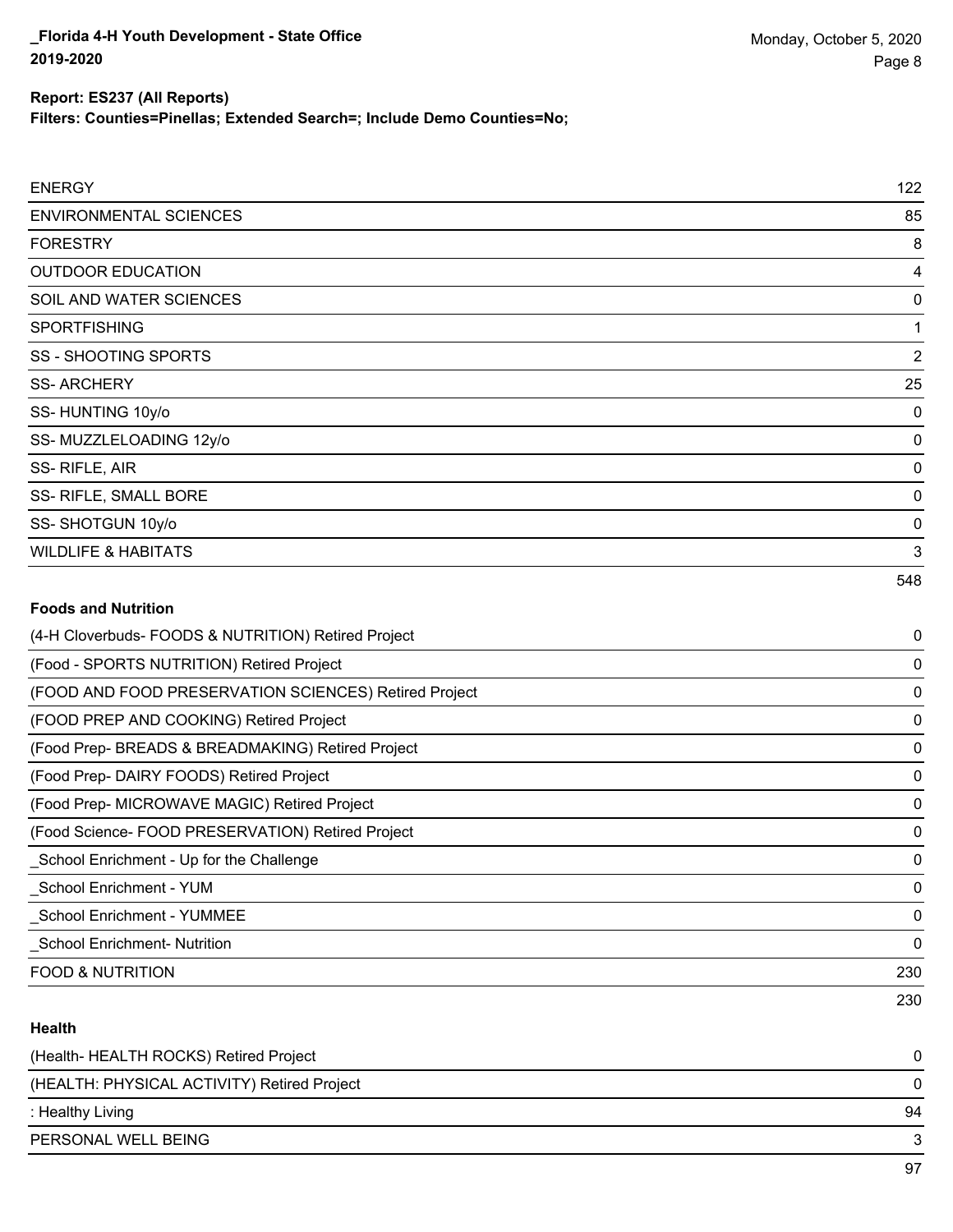#### **Report: ES237 (All Reports)**

**Filters: Counties=Pinellas; Extended Search=; Include Demo Counties=No;**

| <b>Leadership and Personal Development</b>                 |     |
|------------------------------------------------------------|-----|
| (4-H Cloverbuds- LEADERSHIP) Retired Project               | 0   |
| (4-H Cloverbuds_DISCOVERY Projects) Retired Project        | 0   |
| (Home Environment- CHANGING SPACES) Retired Project        | 0   |
| (Plant Sciences - Mowing for Money) Retired Project        | 0   |
| (Workforce Prep- CAREER DEVELOPMENT) Retired Project       | 0   |
| (Workforce Prep- ENTREPRENEURSHIP) Retired Project         | 0   |
| : Character Education                                      | 0   |
| : Personal Development                                     | 0   |
| <b>EXPLORING 4-H</b>                                       | 44  |
| LEADERSHIP DEVELOPMENT                                     | 6   |
| <b>WORKPLACE PREPARATION</b>                               | 50  |
|                                                            | 100 |
| <b>Personal Safety</b>                                     |     |
| (Health and Safety- ATV SAFETY) Retired Project            | 0   |
| (Health- EMERGENCY PREPARDNESS) Retired Project            | 0   |
| <b>ATV SAFETY</b>                                          | 0   |
| <b>SAFETY</b>                                              | 1   |
|                                                            | 1   |
| <b>Physical Sciences</b>                                   |     |
| (ASTRONOMY) Retired Project                                | 0   |
| : Weather and Climate                                      | 0   |
| <b>AEROSPACE</b>                                           | 0   |
|                                                            | 0   |
| <b>Plant Science</b>                                       |     |
| (4-H Cloverbuds- PLANT SCIENCES-Gardening) Retired Project | 0   |
| (GROWING CITRUS) Retired Project                           | 0   |
| (Plant Sciences-GARDENING) Retired Project                 | 0   |

(Plants -Gardening- FLOWERS) Retired Project 0 (Plants -Gardening- VEGETABLES) Retired Project 1

(Plants -Gardening-CONTAINER GARDENING) Retired Project 0

\_School Enrichment- Gardening and Plants 0

GARDENING AND PLANTS 139

GARDENING AND PLANTS: JR MASTER GARDENER 0